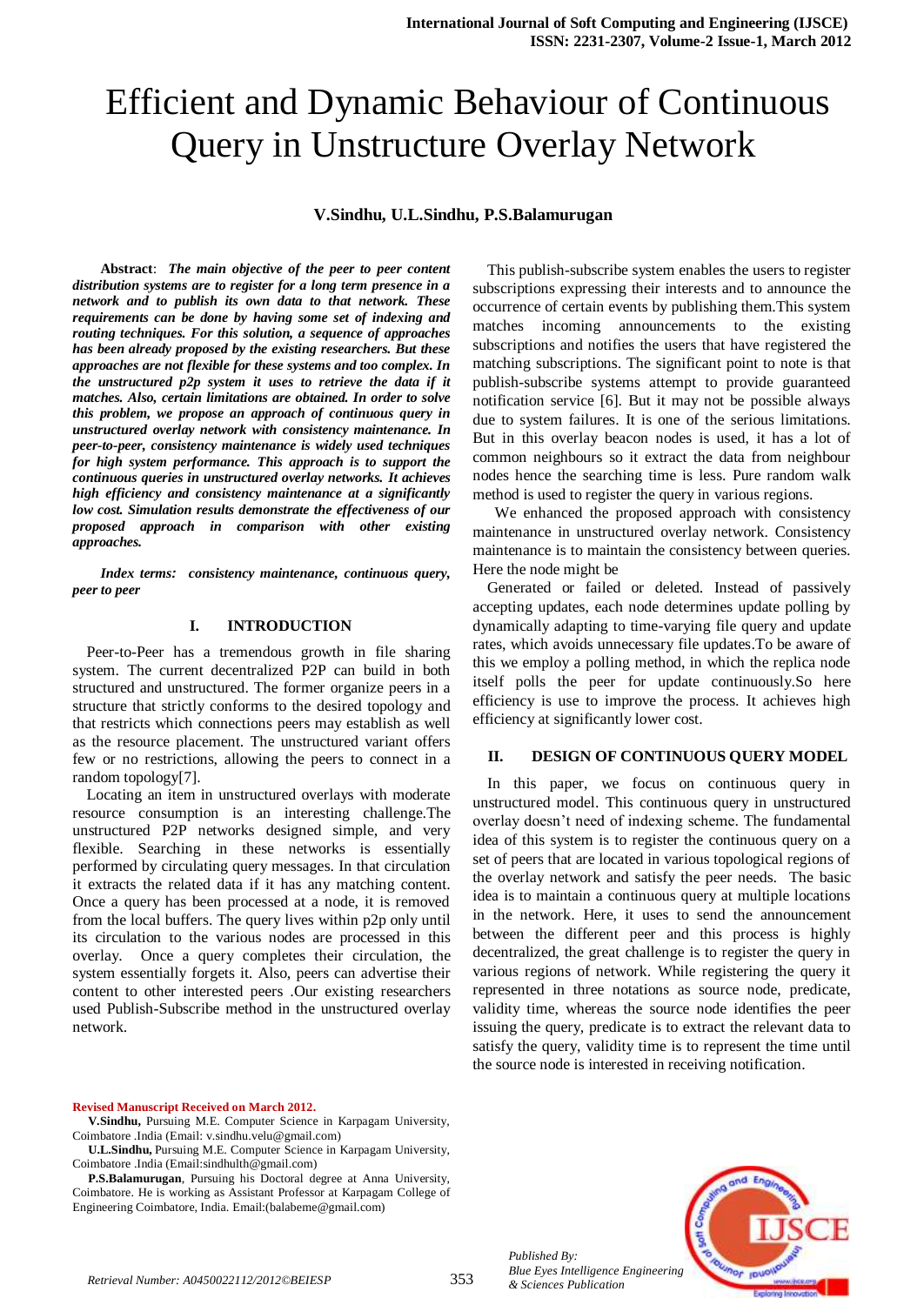

**Fig 1.Simple design of Continuous query**

The figure1 represent simple design of continuous query. Seven nodes are present in this overlay. The source node use to request the query. This announcement sends to all possible nodes present in the overlay. And, it searches the matching content and gives the response for those requests.

## **III. CHOOSING BEACON NODES**

The query registered in the peer is said to be beacon node. In the unstructured overlay network the query typically has multiple beacon nodes. Beacon nodes of query must be distributed in overlay network. The beacon nodes of a query should not to be present very close to one another. If lot of registration present nearer to one another, it use to send a single announcement that would reach multiple beacon nodes because cluster of nodes are connected each other. Beacon nodes discover new data through incoming peer announcements. Beacon nodes would have a significant impact on the notification success rates of a continuous query. Therefore, a main idea is to select a set of peers to host the continuous query (i.e. become one of its beacon nodes) so that the notification effectiveness is maximized. In our simulation twenty nodes are present in the process which take place within overlay. In this approach, We can select beacon nodes and twenty nodes are present in the overlay, the query register in the source node and announcement from node1 will be received between those twenty nodes and it also evaluate which beacon nodes has received those announcement meanwhile which don't get the announcement. Iteration use to occur with different possibilities.



**Fig 2.Continuous query in unstructured overlay system for beacon node process**

## **IV. EXISTING METHODOLOGY**

## **A. Technique used:**

In this section, we present a high-level technique of the Continuous query system architecture. Here, Cluster resilient Random walk favours neighbours that are more likely to send messages deeper into the network thereby enabling the continuous queries to reach different topological regions of the overlay network. Multiple walkers techniques is introduced it use to travel in multiple path it use to split the message and forward to multiple neighbours. When a new message was received by a peer node Whose Time–To-Live is not expired it select randomly one neighbour through random approach and forwards the message to peer because one or common neighbours are present in it. Cluster resilient random walk approach is best technique in all condition. Figure 3 represents the cluster resilient random walk approach. In the simulated result given below are different outputs of random walk registering query in various areas regions between those twenty nodes.



**Fig3.Cluster Reslient Random walk**

In the dynamic probability scheme it makes the user to register the query independently. If the query has not been registered in the past several hops it has a high priority to register in its next hop, which ensures that registrations are well distributed along the path of a query message. Finally, a load redistribution strategy to achieve fair distribution of notification loads among the participating peers.

## **V. PROPOSING METHODOLOGY**

## **A. Consistency maintenance:**

We proposed a technique called consistency maintenance.It is to improve the better performance. Maintaining consistency between frequently updated and



*Published By: Blue Eyes Intelligence Engineering*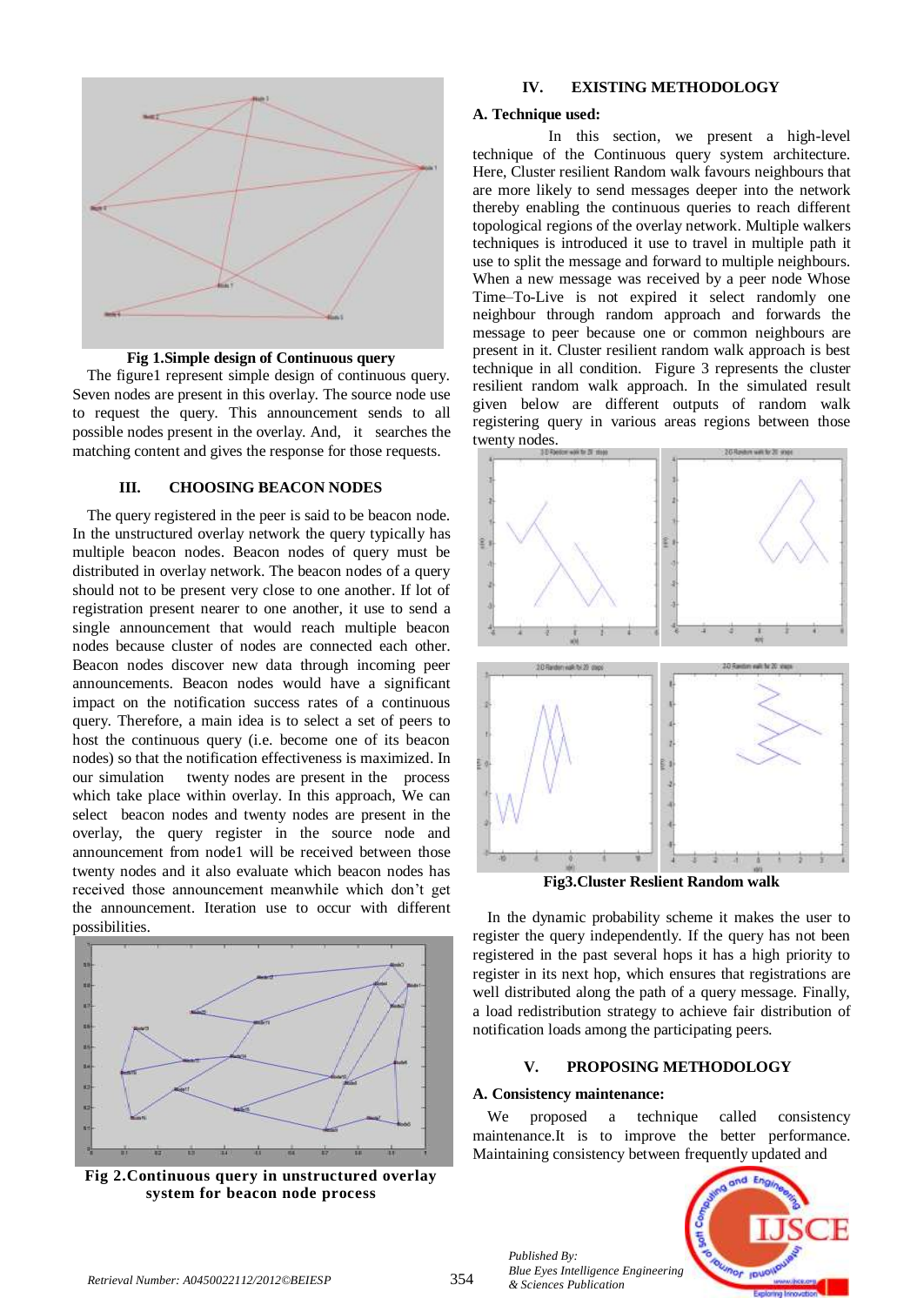also infrequently updated query it is a fundamental reliability requirement for a P2P system [2][10]. In P2P node join and leave continuously and rapidly. In this method it uses to give a guarantee query update. It undergoes an algorithm called Additive increase multiplicative decrease. This algorithm adjustment policy is optimal or even necessary for convergence to fair resource sharing. It has been effectively used in many systems to adapt to

Changing system conditions that is, frequently modified queries are polled more frequently than relatively static queries. The node frequently polls the user based on two condition.1) what frequency, node polls the sever for update 2) to reduce the polling method to save cost and to maintain accuracy in consistency maintenance. Here, often time to refresh must takes place. The TTR value is changed frequently based on the results of the polling.



**Fig 4.Algorithm implementation**

Hence, it avoids erroneous in the resulting peer. This method ensures up-to-date query response at a reducing cost.

## **B. Performance evaluation:**

Finally in this performance metric we will be evaluating the performance of the proposed approach in consistency maintenance with existing approaches. The parameter metrics used here for evaluating the performance of the proposed approach are announcement in various regions, The result expected will be scenario based and the prediction is accurate.



**Fig5.performane evaluation**

In the figure 5 the graph is drawn between NSR (Notification Success Rate) and the announcement, from the graph we can notice our proposing concept shows high performance in update query response.

## **VI. CONCLUSION**

In the unstructured overlay network processing of a continuous query is a challenging. We had undergone the features of consistency maintenance, random walk, P2P approach. Consistency maintenance is important to the sharing of dynamic contents in peer-to-peer networks .In the unstructured overlay networks, it improve the process efficiency of content sharing over P2P networks under consistency maintenance. It significantly reduces the query cost and achieves high efficiency to maintain the update response to the peers.

The proposed has been evaluated through simulation results.

## **REFERENCES**

- 1. J. Chen, L. Ramaswamy, and A. Meka, "Message Diffusion in Unstructured Overlay Networks," Proc. Sixth IEEE Int'l Symp . Network Computing and Applications (NCA),2007.
- 2. Gnutella Home Page, http://www.gnutella.com, 2008.
- 3. G. Xie , Z. Li, and Z. Li, "Efficient and Scalable Consistency Maintenance for Heterogeneous Peer-to-Peer Systems," IEEE Trans. Parallel and Distributed Systems, vol. 19, no. 12, pp. 1695-1708, Dec. 2008.
- 4. A. Muthitacharoen, B. Chen, and D.M. Eres, "A Low-Bandwidth Network File System," Proc. ACM Symp. Operating Systems Principles (SOSP), pp. 174-18, 2001.
- 5. rsync, http://en.wikipedia.org/wiki/Rsync, 2009
- 6. R. Baldoni, C. Marchetti, A. Virgillito, and R. Vitenberg, "Content-Based Publish-Subscribe over Structured Overlay Networks, "Proc. 25th IEEE Int'l Conf. Distributed Computing Systems (ICDCS),2005.
- 7. E. Cohen and S. Shenker, "Replication Strategies in Unstructured Peer-to-Peer Networks," Proc. ACM SIGCOMM '02, Aug. 2002.
- 8. Y. Chawathe, S. Ratnasamy , L. Breslau, N. Lanham, and S. Shenker, "Making Gnutella-Like P2P Systems Scalable," Proc.ACM SIGCOMM '03, 2003.
- 9. I. Stoica, R. Morris, D. Karger, M.F. Kaashoek, and H. Balakrishnan, "Chord: A Scalable Peer-to-Peer Lookup Service for Internet Applications," Proc. ACM SIGCOMM '01, Aug. 2001.
- 10. X. Chen, S. Ren, H. Wang, and X. Zhang, "SCOPE: Scalable Consistency Maintenance in Structured P2P Systems," Proc.IEEEINFOCOM,2005

## **AUTHORS PROFILE**



**V.Sindhu** received BE Degree in Computer Science And Engineering from Anna University, Chennai. She is Pursuing her ME in Karpagam University Coimbatore, India . Email: v.sindhu .velu@gmail.com



**U.L.Sindhu** received B.Tech Degree in Information Technology From Anna University, Chennai. She is pursuing her ME in Karpagam University Coimbatore ,India Email:sindhulth@gmail.com